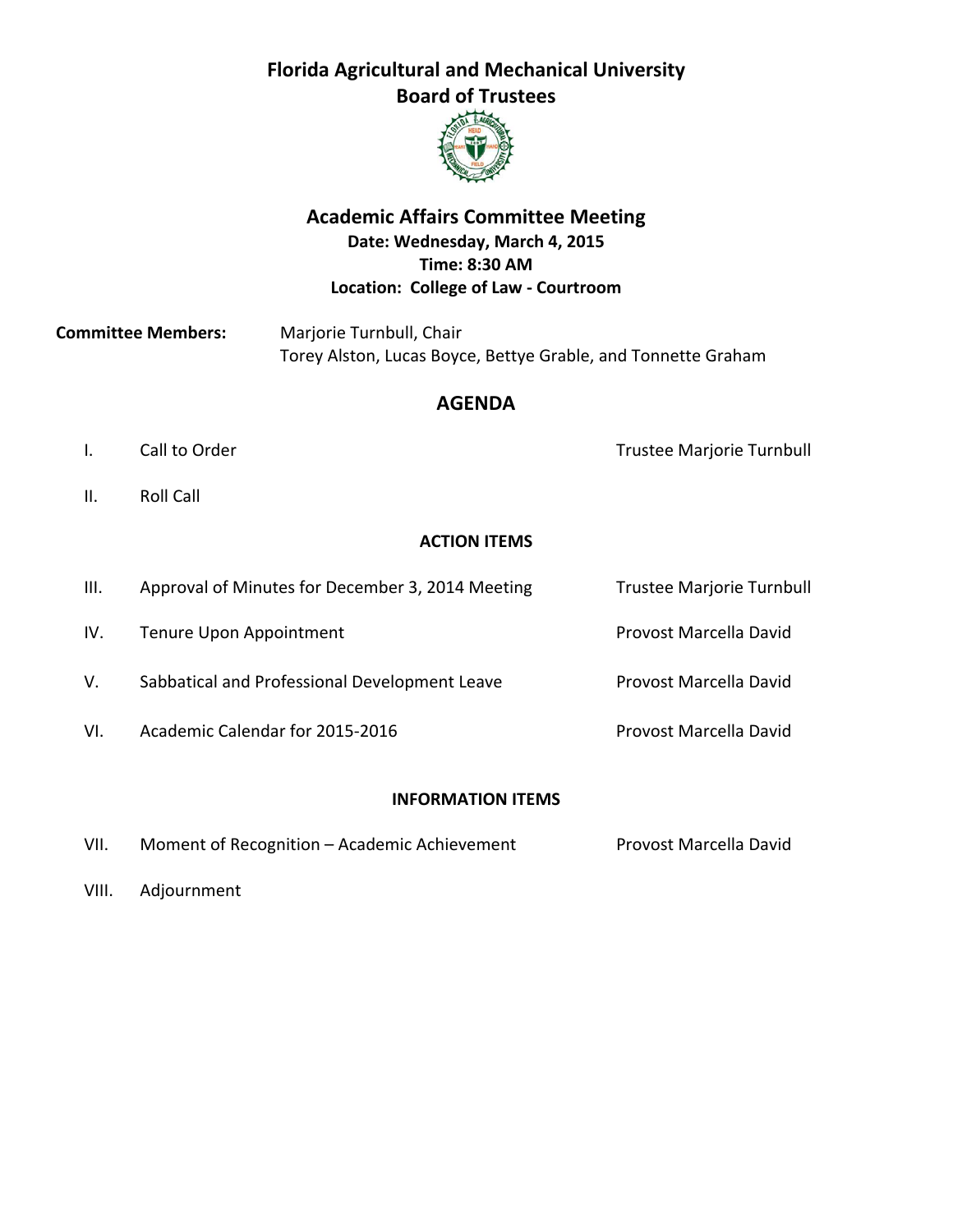

# **Academic Affairs Committee Date: Wednesday, March 4, 2015 Agenda Item:** III

|                   | <b>Item Origination and Authorization</b> |                          |              |
|-------------------|-------------------------------------------|--------------------------|--------------|
| Policy            | Award of Bid                              | <b>Budget Amendment</b>  | Change Order |
| <b>Resolution</b> | Contract                                  | Grant                    | Other        |
|                   |                                           |                          |              |
|                   |                                           | <b>Action of Board</b>   |              |
| Approved          | Approved w/ Conditions                    | Continued<br>Disapproved | Withdrawn    |

**Subject:** Academic Affairs ‐ Minutes (December 3, 2014)

**Rationale:** In accordance with the Florida Statutes, a governmental body shall prepare and keep minutes or make a tape recording of each open meeting of the body.

**Attachments:** Minutes for December 3, 2014

**Recommendation:** Approve the minutes of December 3, 2014.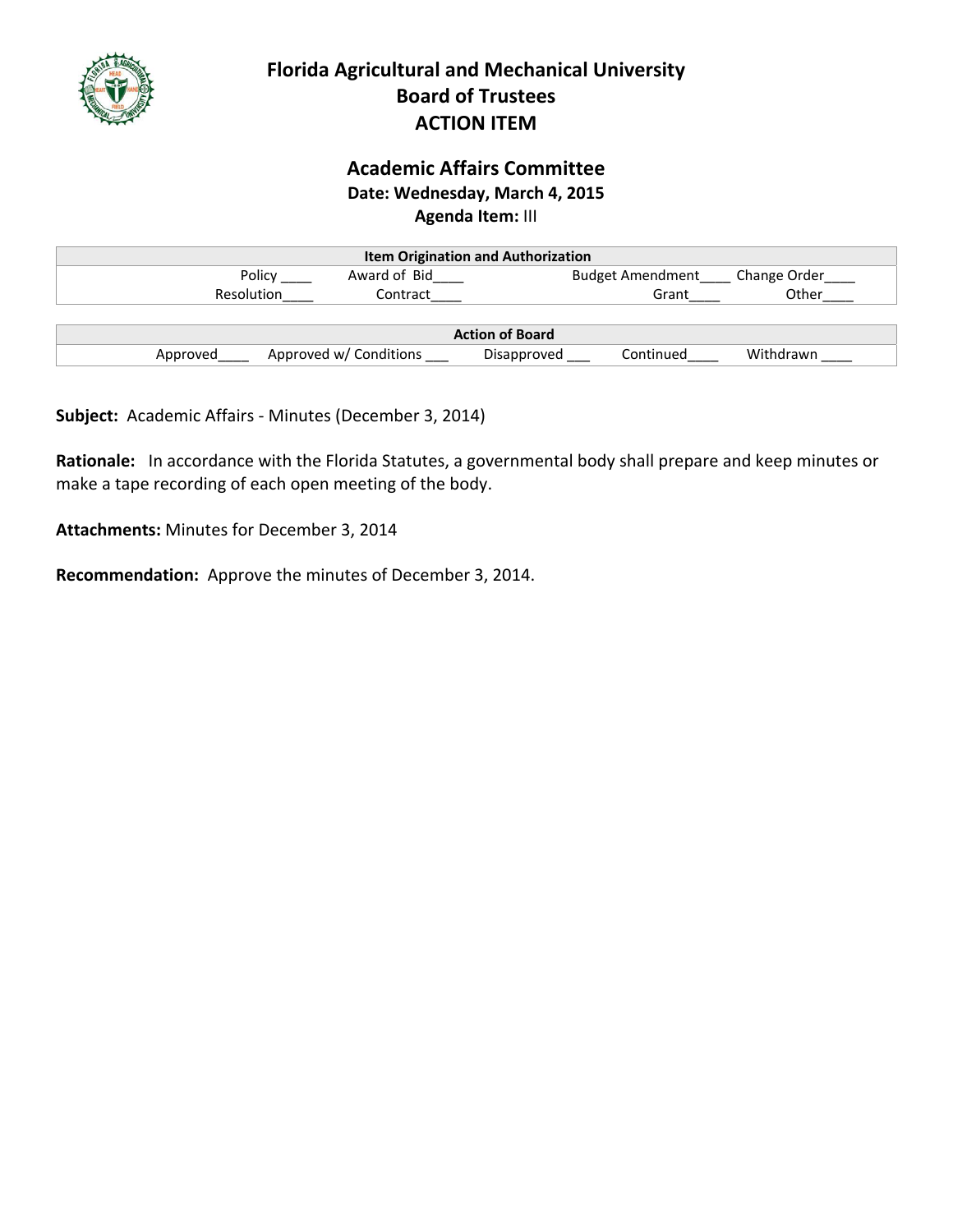# **Florida Agricultural and Mechanical University Board of Trustees**



# **Academic Affairs Committee Minutes Trustee Marjorie Turnbull, Chair**

## **Date: Wednesday, December 3, 2014**

The meeting was called to order by Committee Chair Marjorie Turnbull. The following Trustees were present: Torey Alston, Lucas Boyce, Bettye Grable, Tonnette Graham, and Marjorie Turnbull. A quorum was established.

President Mangum recommended *Tenure Upon Appointment* for Marcella David. The CV was reviewed by the FAMU College of Law's tenure and promotion committee, Dean Leroy Pernell, and the university-wide tenure and promotion committee. The CV was reviewed for evidence of highly competent teaching and research and other scholarly activities, services, and contributions to the University and to society. Based upon mutual agreement and final review of the recommendations by President Mangum, Ms. David was nominated for tenure upon appointment. Trustee Boyce moved the approval of the tenure upon appointment. The motion was seconded by Trustee Graham and the motion carried.

Next, Trustee Turnbull asked the members to review the minutes of the September 10, 2014, committee meeting. There were no corrections. Trustee Alston moved approval of the minutes, and the motion was seconded by Trustee Grable. The motion carried.

As the final action item, Interim Provost Wright presented a request for a new regulation (Regulation 4.107, Students in Military Service). In accordance with Chapter 1004.07, Florida Statutes, each "state university board of trustees shall establish policies regarding currently enrolled students who are called to, or enlist in, active military service."

Trustee Alston moved approval of the BOT Regulation 4.107 for notice and adoption after the expiration of the thirty (30) day notice period, provided there are no public comments, in accordance with the Florida Board of Governors' Regulation Development Procedure. The motion was seconded by Trustee Boyce and the motion carried.

The first informational item was a presentation by Dr. Michael J.L. Smith regarding the Medical Scholars Program, which is a partnership between the Charles E. Schmidt College of Medicine at Florida Atlantic University and Florida A&M University. The overall goal of the agreement is to attract and enroll outstanding high school seniors who have made an early and informed decision to ultimately pursue a doctoral degree in the field of medicine.

Next, Interim Provost Wright gave an update on the Division of Academic Affairs. The update included responses to the follow‐up questions from the September BOT meeting regarding the USDA Land Acquisition and the access and opportunity admits. A copy of the *2014‐2015 Accreditation Activities* was posted to the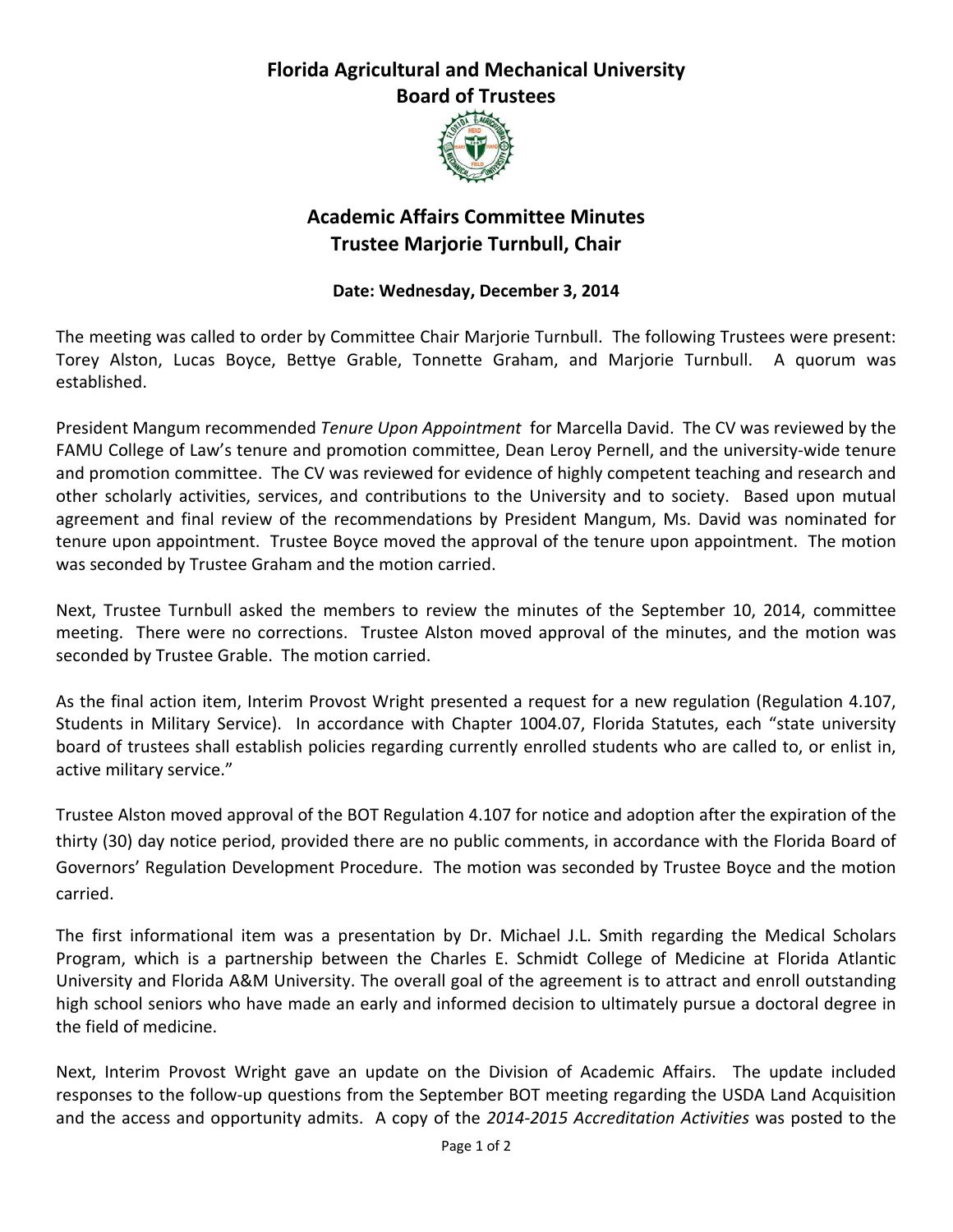# **Florida Agricultural and Mechanical University Board of Trustees**



website. In addition, Mrs. Brittanian Gamble, Director of the Undergraduate Student Success Center, provided an overview of the center and new initiatives planned.

Dr. Patricia Green‐Powell, Dean of the College of Education, and Dr. Patricia Hodge, Superintendent for FAMU DRS, gave an update on the strategies to be used for the school improvement initiatives and resources needed at FAMU DRS.

As the final informational item, Dr. Maurice Edington, Dean of the College of Science and Technology, presented an update on efforts to increase the number of FAMU STEM students who annually apply for and receive graduate fellowships from agencies such as the National Science Foundation. Dr. Edington discussed the college's initiatives to increase student awareness of funding opportunities and enhance the quality of student applications.

There being no further discussion, the meeting was adjourned at 9:40 a.m.

Respectfully submitted,

Marjorie Turnbull, Committee Chair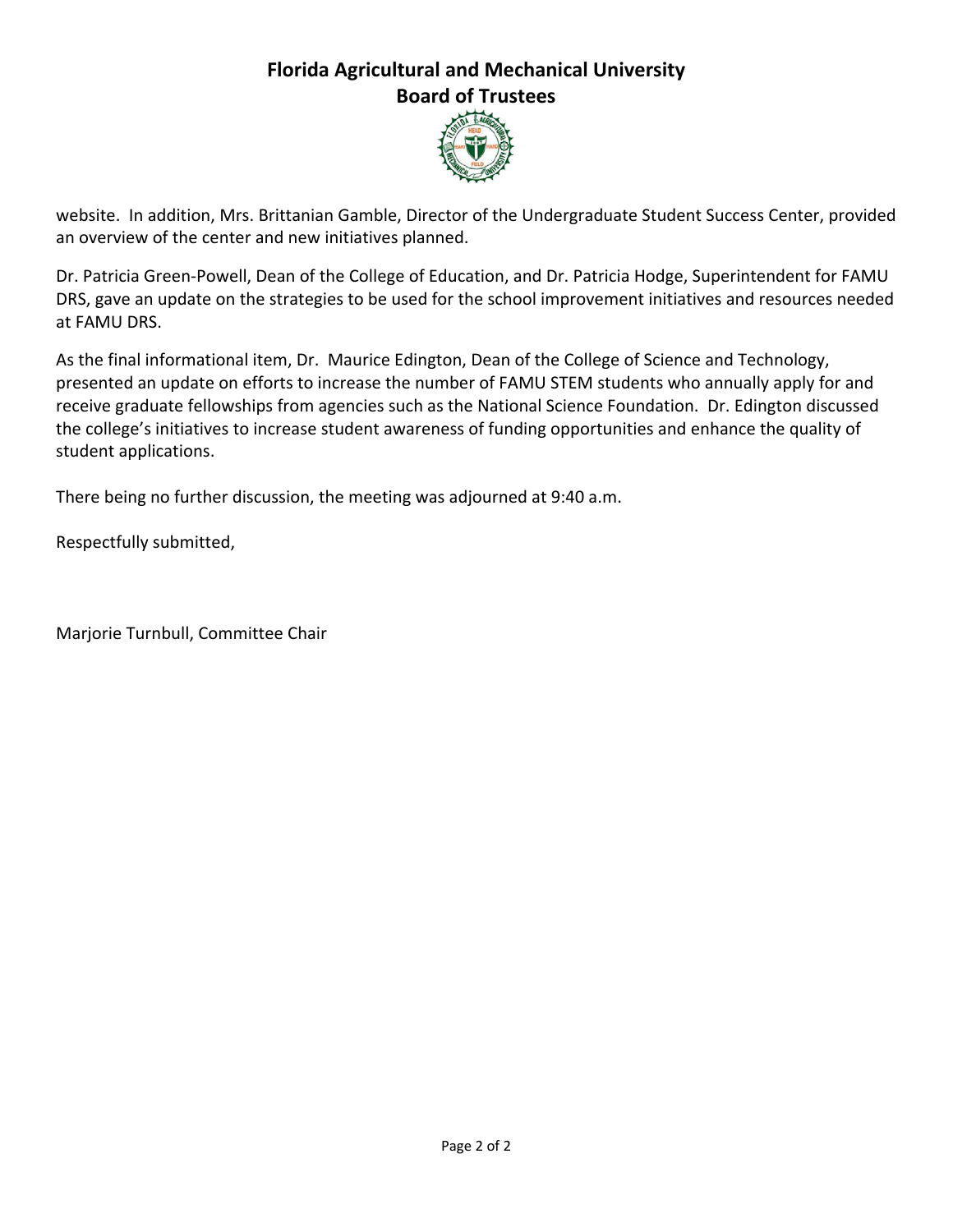

## **Academic Affairs Committee Date: Wednesday, March 4, 2015 Agenda Item:** IV

| <b>Item Origination and Authorization</b> |                        |                          |              |  |
|-------------------------------------------|------------------------|--------------------------|--------------|--|
| Policy                                    | Award of Bid           | <b>Budget Amendment</b>  | Change Order |  |
| Resolution                                | Contract               | Grant                    | Other        |  |
|                                           |                        |                          |              |  |
|                                           |                        | <b>Action of Board</b>   |              |  |
| Approved                                  | Approved w/ Conditions | Disapproved<br>Continued | Withdrawn    |  |

## **Subject:** Tenure Upon Appointment

**Rationale:** In accordance with Article 15.08, Collective Bargaining Agreement (2010 – 2013), "Tenure may be granted to a faculty member by the Board at the time of initial appointment, upon recommendation of the appropriate administrator. The administrator shall consider the recommendation of the department or equivalent unit prior to making his/her final tenure recommendation."

Tenure Upon Appointment is a condition of employment that is offered to a faculty member who has previously held a tenured position. Requests for Tenure Upon Appointment are approved by the Provost and the President. As a practice, the university-wide tenure and promotion committee has completed courtesy reviews of the documentation. Prior to the review of the documentation by the university-wide tenure and promotion committee, the documentation has been reviewed by both the school/college tenure and promotion committee and the dean of the school/college.

## **Attachments:** N/A

**Recommendation:** The following applicants are recommended for approval of tenure:

| <b>Name</b>                      | <b>College/School</b>                                                        |
|----------------------------------|------------------------------------------------------------------------------|
| 1. Keith Parker<br>2. Brian Sims | Social Sciences, Arts and Humanities<br>Social Sciences, Arts and Humanities |
| 3. Shawn Spencer                 | College of Pharmacy and Pharmaceutical Sciences                              |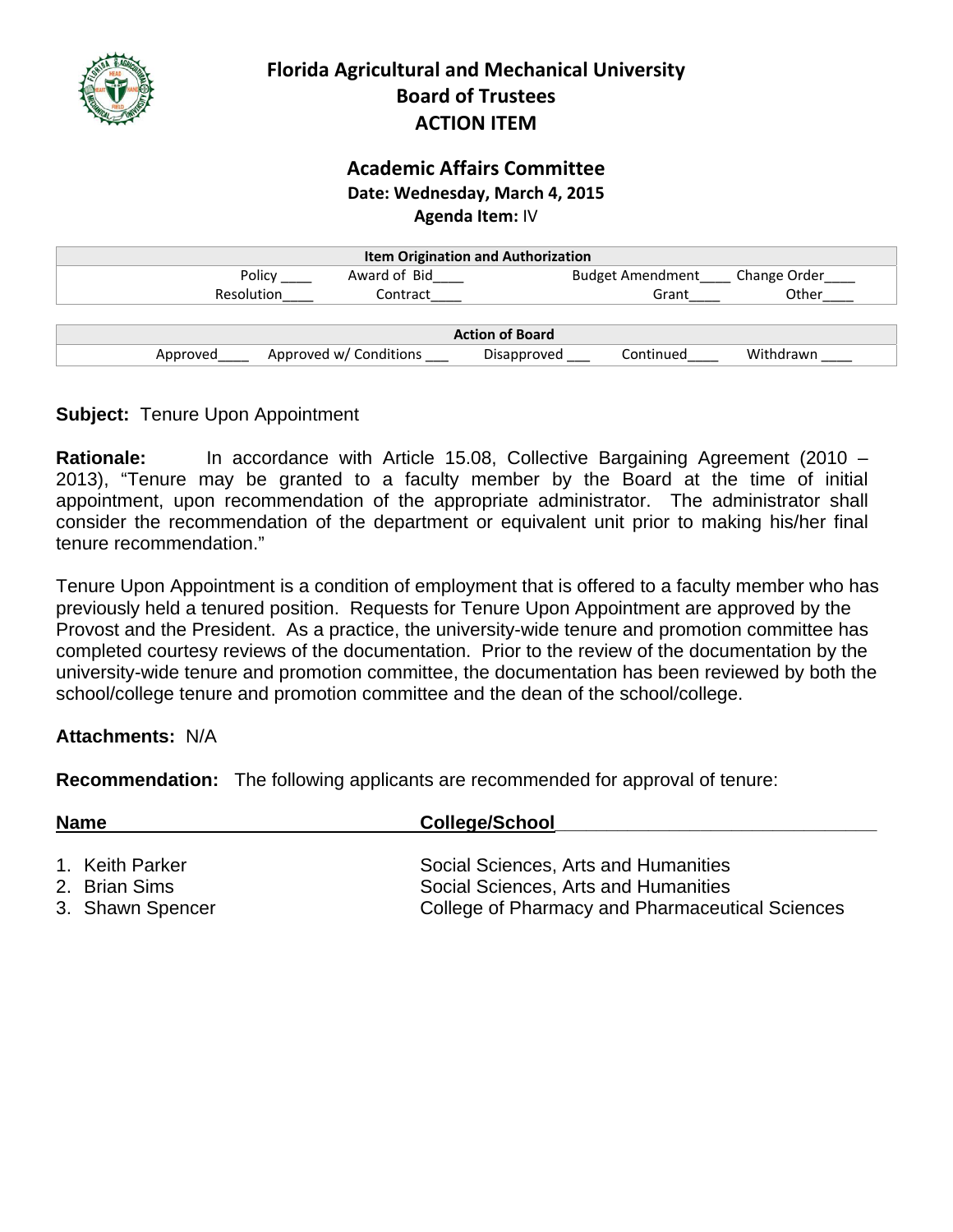

## **Academic Affairs Committee Date: Wednesday, March 4, 2015 Agenda Item:** V

| <b>Item Origination and Authorization</b> |                        |                        |                         |              |
|-------------------------------------------|------------------------|------------------------|-------------------------|--------------|
| Policy                                    | Award of Bid           |                        | <b>Budget Amendment</b> | Change Order |
| <b>Resolution</b>                         | Contract               |                        | Grant                   | Other        |
|                                           |                        |                        |                         |              |
|                                           |                        | <b>Action of Board</b> |                         |              |
| Approved                                  | Approved w/ Conditions | Disapproved            | Continued               | Withdrawn    |

### **Subject: Academic Affairs – Approval of Sabbaticals and Professional Development Leaves**

**Rationale:** Thirteen applications for sabbaticals and three applications for professional development leaves were submitted for the 2015 - 2016 academic year. The Sabbatical and Professional Development Leave Committee reviewed the applications and recommended the approval of 10 applications for sabbatical leave and 3 applications for professional development leave to Interim Provost Rodner Wright and President Elmira Mangum. In reviewing the applications, the committee considered the programs and activities to be followed while on leave; the expected increase in value of the employee to the university and to the employee's academic discipline; specific results anticipated from the leave; and any prior leaves that had been provided to the applicant.

**Recommendation:** Approval of sabbaticals and professional development leaves for the 2015 - 2016 academic year for the following applicants:

| <b>Name</b>              | Title            | <b>College/School</b>                          | Semester(s)               |
|--------------------------|------------------|------------------------------------------------|---------------------------|
| Yassir Abdelrazig        | Assoc. Professor | Engineering                                    | Spring 2016               |
| Genyne H. Boston         | Professor        | Social Sciences, Arts,<br>and Humanities       | Spring 2016               |
| Hongmei Chi              | Assoc. Professor | Science and Technology                         | <b>Fall 2015</b>          |
| Jesse Edwards, III       | Professor        | Science and Technology                         | Fall 2015 and Spring 2016 |
| Mazhar M. Islam          | Professor        | <b>Business and Industry</b>                   | Fall 2015 and Spring 2016 |
| Gebre-Egziabher Kiros    | Assoc. Professor | Pharmacy and<br><b>Pharmaceutical Sciences</b> | Fall 2015 and Spring 2016 |
| Oghenekome Onokpise      | Professor        | Agriculture and Food<br><b>Sciences</b>        | Spring 2016               |
| Allezo Owens             | Asst. Professor  | Social Sciences, Arts,<br>and Humanities       | <b>Fall 2015</b>          |
| Subramanian Ramakrishnan | Assoc. Professor | Engineering                                    | <b>Fall 2015</b>          |
| Hong Xiao                | Professor        | Pharmacy and<br><b>Pharmaceutical Sciences</b> | <b>Fall 2015</b>          |

## **Sabbatical Leave**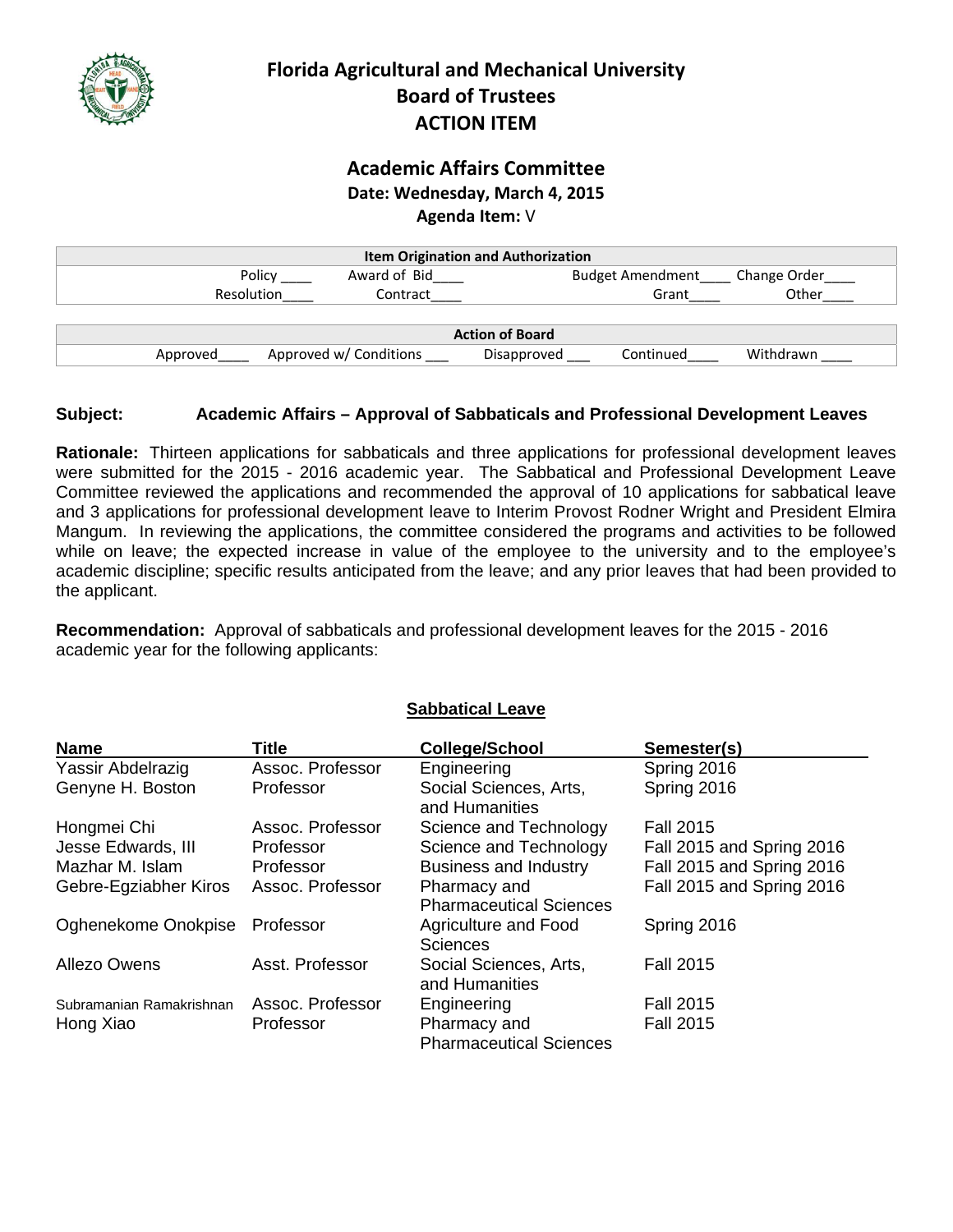

# **Professional Development Leave**

| <b>Name</b>            | Title      | <b>College/School</b>                           | Semester(s)               |
|------------------------|------------|-------------------------------------------------|---------------------------|
| <b>Robin Butler</b>    | Instructor | <b>Nursing</b>                                  | <b>Fall 2015</b>          |
| Deborah La Grasse      | Instructor | Architecture and Engineering<br>Technology      | Spring 2016               |
| <b>Yvette Stennett</b> | Instructor | Social Sciences, Arts, and<br><b>Humanities</b> | Fall 2015 and Spring 2016 |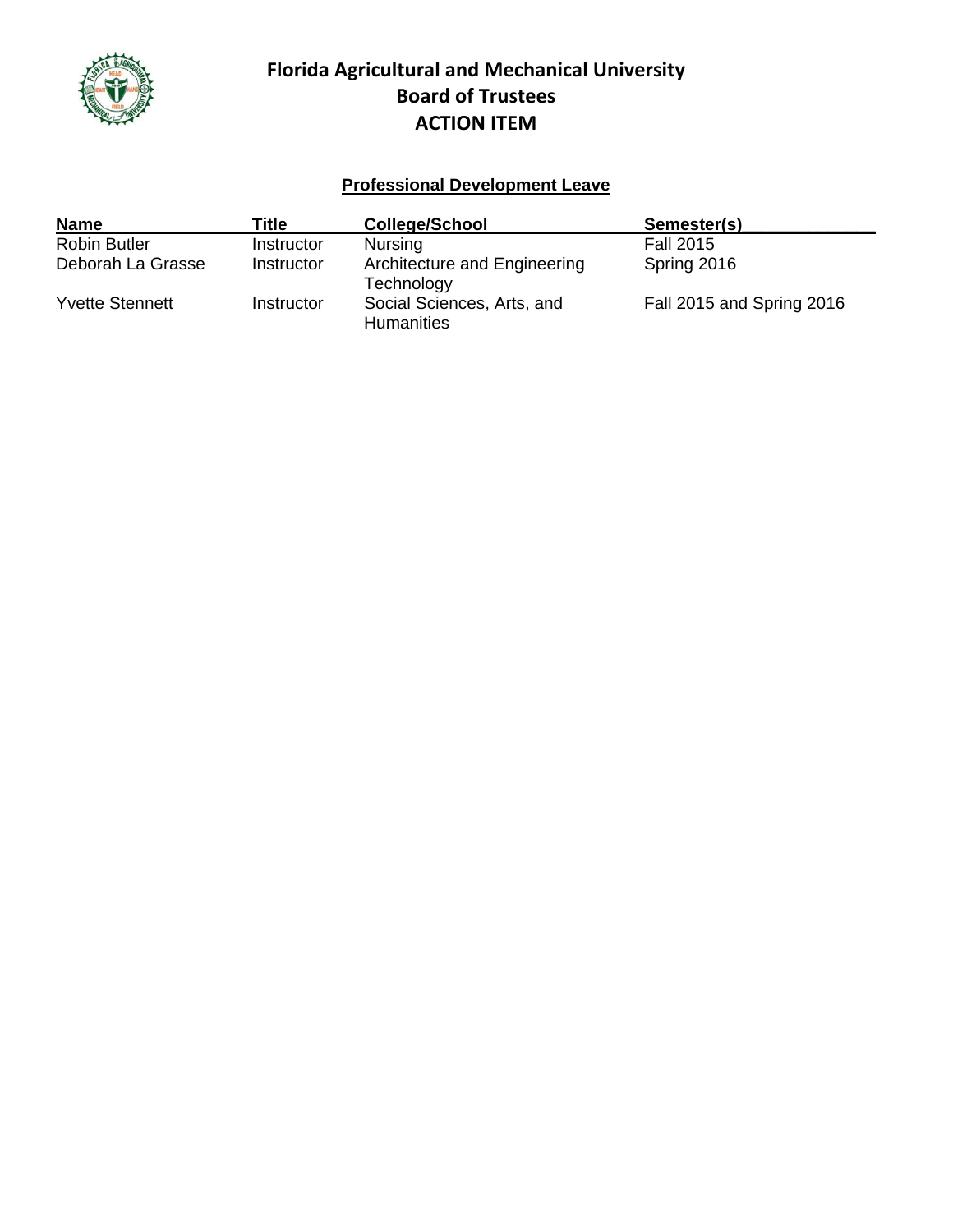# **SABBATICAL PROPOSAL SUMMARIES**

#### **Dr. Yassir Abdelrazig**  The College of Engineering **College of Engineering**

The proposed sabbatical will allow Dr. Abdelrazig the opportunity to explore a new research area: sustainability and green construction. The main impetus is the sustainable development movement, which is changing not only physical structures but also the workings of organizations that populate the built environment. He plans to establish collaborations in this research area as well as write publications related to this research. In addition, Dr. Abdelrazig will develop a new graduate course entitled "Sustainable and Renewable Energy" to complement a new course he developed – CCE5212, "Sustainability and Green Construction."

### **Dr. Genyne H. Boston College of Social Sciences, Arts, and Humanities**

Educators face the challenge of introducing content and information that resonates with students and meets the curricular directives that continue to be imposed on the teaching profession. Dr. Boston plans to conduct a longitudinal study of culturally relevant pedagogy and practice in select secondary schools. The proposal will focus on identifying research-based, effective methods that are specifically intended to enhance the academic progress of our students, especially those who enter the university with deficiencies in reading and writing.

### **Dr. Hongmei Chi** College of Science and Technology

Cybersecurity is a national priority due to the widespread application of information technology and the growing incidence of cybercrime. During the sabbatical, Dr. Chi plans to establish a foundation for research, education, and collaboration focused on solutions to current and emerging challenges of mobile computing in domains with heightened requirements for reliability, security, and performance.

## **Dr. Jesse Edwards, III** College of Science and Technology

Dr. Edwards proposes to partner with three minority-owned and operated technology companies (510 Nano, Uber Operations, and EagleForce Associates) to deliver combined advanced solar energy capabilities and hydrogen storage technologies along with analytical monitoring systems for maximum energy sustainability. In addition, Dr. Edwards will continue efforts to obtain grants and to secure data for patents and licensing.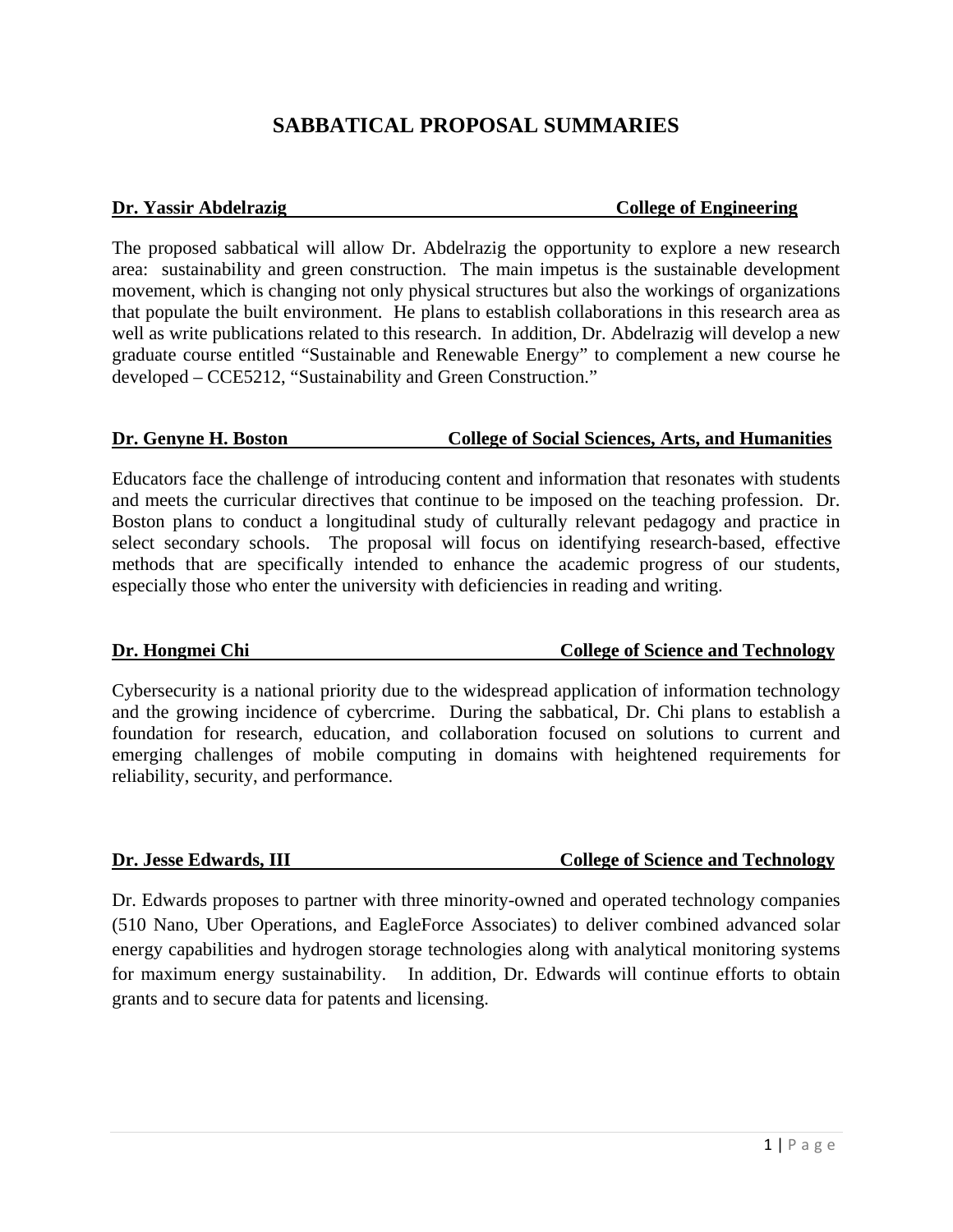Dr. Islam plans to conduct research relevant to trading strategies and evaluation of investment and asset allocation decisions by portfolio managers, financial analysts, individual and institutional investors. In addition, he will propose a collaborative research project between faculty members of Florida A&M University and host institutions(s). The findings of this research will be submitted for publication in refereed international journals.

## **Dr. Gebre-Egziabher Kiros College of Pharmacy and Pharmaceutical Sciences**

The proposed research is twofold: (1) identify and examine HIV prevalence rates among adults and young people by administrative districts and (2) understand factors contributing to geographic and socioeconomic variations in HIV prevalence. Dr. Kiros will conduct the study in collaboration with the faculty at the Center for Population Studies in Addis Ababa University in Ethiopia. In addition, Dr. Kiros will disseminate the findings at the professional annual meeting of the Population Association of America or American Public Health Association and submit a manuscript to a scientific journal for publication. Note: Dr. Kiros has applied for the Fulbright Scholar Program in the "Teaching/Research" category with placement at the Addis Ababa University in Ethiopia.

## **Dr. Oghenekome Onokpise College of Agriculture and Food Sciences**

The proposed sabbatical will allow Dr. Onokpise the opportunity to teach two courses during the sabbatical leave/Fulbright Fellowship Program activities. The two courses are "Advance Forest Genetics and Tree Breeding" and "Seed Science and Technology." The courses will form the cornerstone of his proposed research on mahogany germ plasm evaluation and seedling nursery establishment. Note: Dr. Onokpise has applied for the Fulbright Scholar Program with placement at the University of Technology in Akure, Nigeria.

## **Dr. Allezo Owens** College of Social Sciences, Arts, and Humanities

Dr. Owens will research Josephus Roosevelt Coan, an African American clergyman, missionary, and educator who served the African Methodist Episcopal Church during a time when many in the African American community advocated for African emigration. During the sabbatical, Dr. Owens will delve into Coan's papers with the expressed purpose of developing them into a major writing project, namely a historical volume on Coan and his works.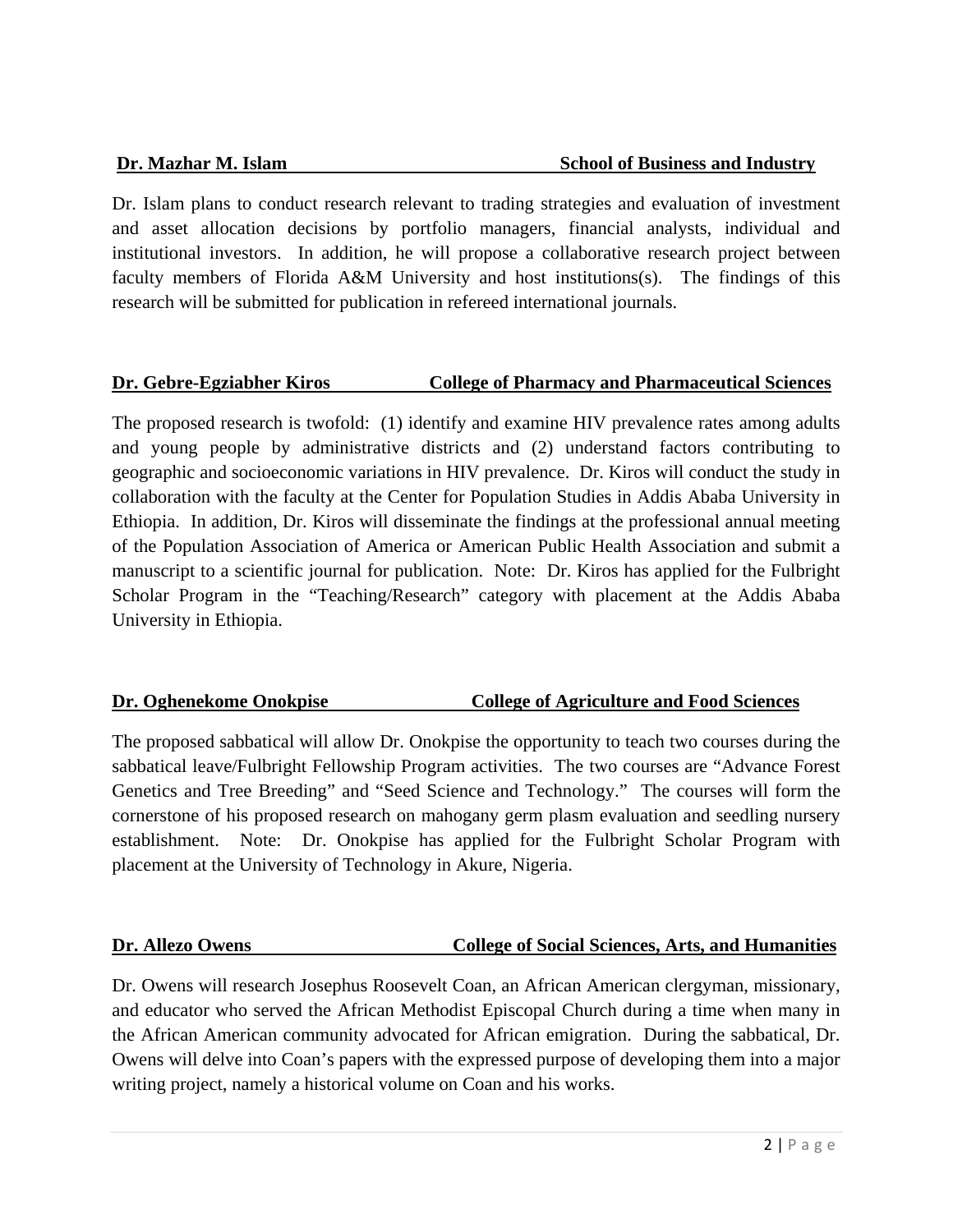#### **Dr. Subramanian Ramakrishnan College of Engineering College of Engineering**

The proposed sabbatical will allow Dr. Ramakrishnan the opportunity to focus on research in the area of magnetic nan composites for aerospace applications at the National High Magnetic Field Laboratory in collaboration with researchers at NASA, Air Force Research Labs, Argonne National Labs, and Florida State University. In addition, his aim is to develop new synthetic methods to assemble hard/soft composite magnets using polymeric and ceramic assembly strategies to deliberately form controlled magnetic domains by utilization of nano-processing to maximize the energy product.

### **Dr. Hong Xiao College of Pharmacy and Pharmaceutical Sciences**

Dr. Xiao proposes to focus on new methods to study cancer disparities among racial groups and different geographic areas in the State of Florida. The three specific aims of the proposal are: (1) methodological developments, (2) multilevel modeling across spatial scales – analysis of Florida database, and (3) multi-scale analysis of racial disparities. The methodology developed during this project will prevent the arbitrary use of administrative units regardless of the spatial patterns of the health outcomes and covariates under study, leading to more reliable estimation and interpretation of neighborhood's effect on health.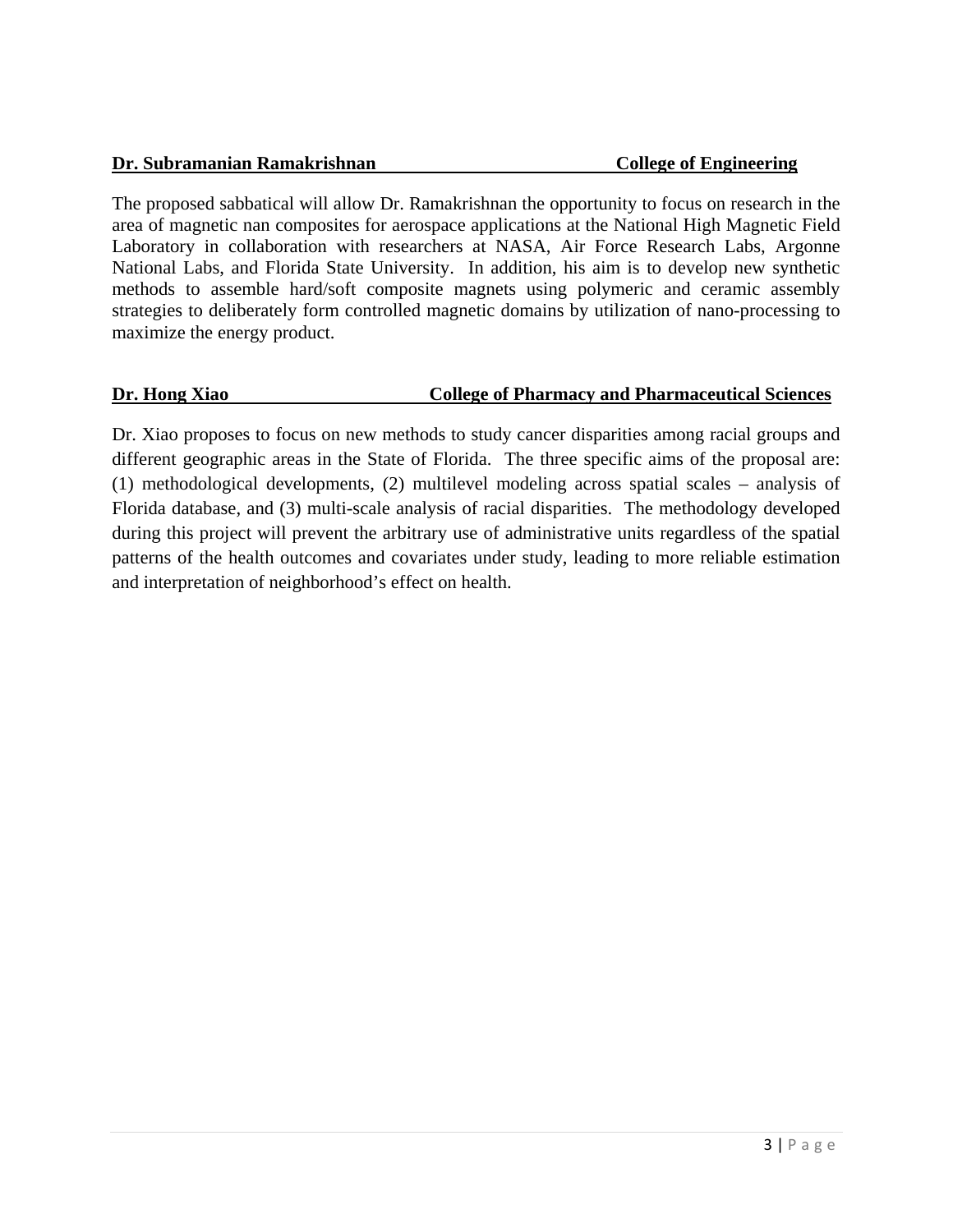# **PROFESSIONAL DEVELOPMENT PROPOSAL SUMMARIES**

#### **Ms. Robin Butler School of Nursing**

Ms. Butler plans to complete the data collection for her dissertation. Her proposed dissertation is entitled, "The Effect of Resources on Adolescent Mothers' Perceived Stress and Coping Behaviors during their Infants' Stay in the Neonatal Intensive Care Unit."

### **Ms. Deborah La Grasse School of Architecture and Engineering Technology**

As an artist teaching beginning design in the School of Architecture and Engineering Technology, Ms. La Grasse seeks to expand her interdisciplinary knowledge and creative expertise. Ms. La Grasse plans to investigate, using qualitative methods, the many ways that symbolism, myth, and legend in traditional Latvian folksongs and architecture may provide inspiration for creative thinking and art making today.

## **Ms. Yvette Stennett College of Social Sciences, Arts, and Humanities**

Ms. Stennett plans to complete a clinical fellowship as a Speech Language Pathologist. The professional development leave will allow her the opportunity to be a step closer to completing her graduate degree.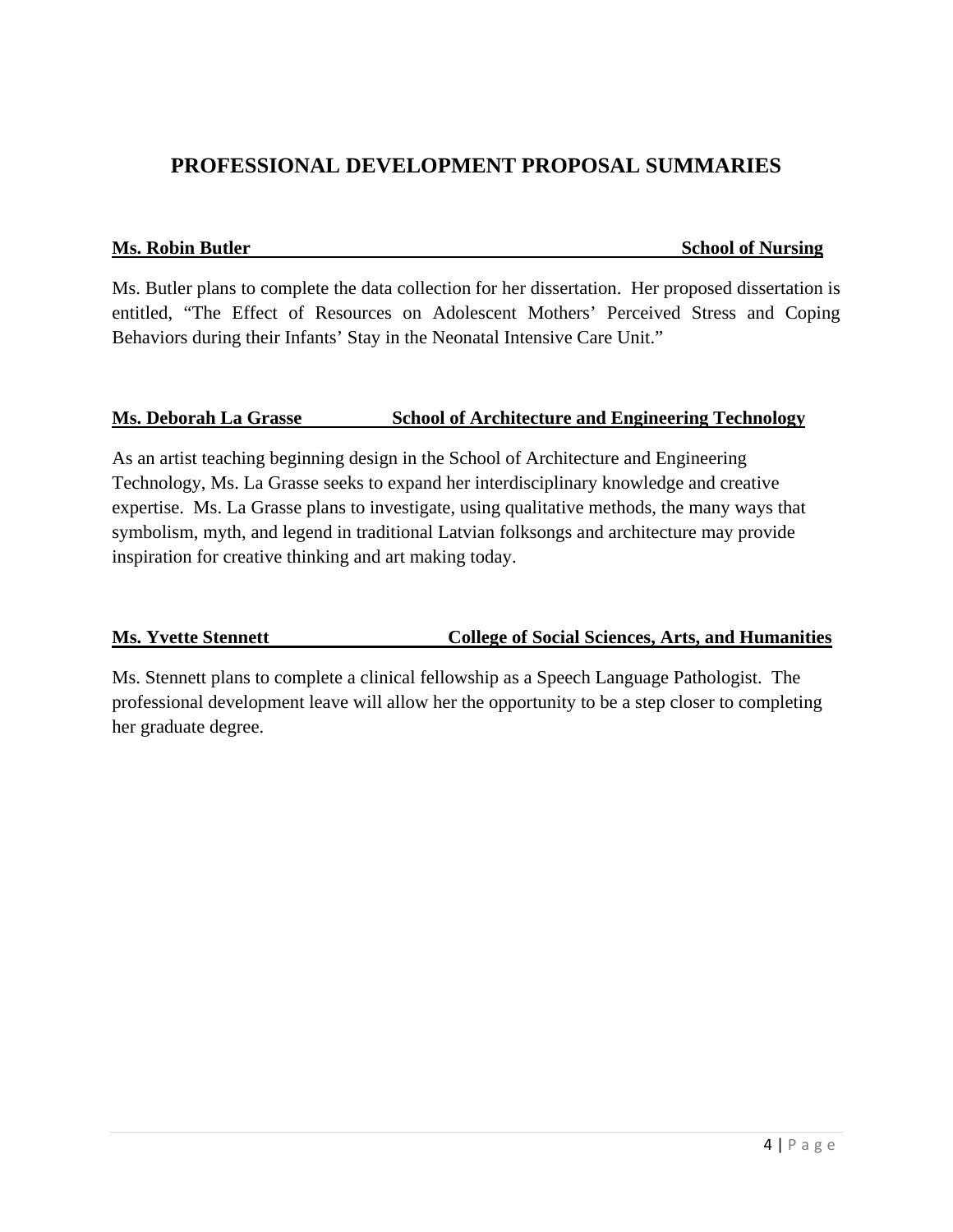

## **Academic Affairs Committee Date: Wednesday, March 4, 2015 Agenda Item:** VI

| <b>Item Origination and Authorization</b> |                        |                          |              |
|-------------------------------------------|------------------------|--------------------------|--------------|
| Policy                                    | Award of Bid           | <b>Budget Amendment</b>  | Change Order |
| <b>Resolution</b>                         | Contract               | Grant                    | Other        |
|                                           |                        |                          |              |
|                                           |                        | <b>Action of Board</b>   |              |
| Approved                                  | Approved w/ Conditions | Continued<br>Disapproved | Withdrawn    |

## **Subject: Academic Calendars for 2015 - 2016**

**Rationale:** The Academic Calendars for 2015-2016 is being presented to the Board of Trustees for approval, in accordance with Florida Board of Education Rule 6A-10.019. Additionally, Board of Governors Regulation 8.001 requires each university to adopt an annual calendar which includes the beginning and ending dates for each semester, the dates for final examinations, and the dates for the issuance of diplomas.

Please note that the beginning and ending dates of each semester, the holidays, and the breaks have been agreed upon by the Calendar Committee, which includes representatives from Florida A&M University, Florida State University, and Tallahassee Community College. The Calendar Committee meets annually to coordinate the calendars of the three educational institutions in Tallahassee.

The University's winter break is scheduled for Thursday, December 24, 2015 through Thursday, December 31, 2015. December 25, 2015 and January 1, 2016, are official state holidays.

**Attachment:** 2015 – 2016 Academic Calendars

**Recommendation:** It is recommended that the BOT approve the 2015 - 2016 Academic Calendars.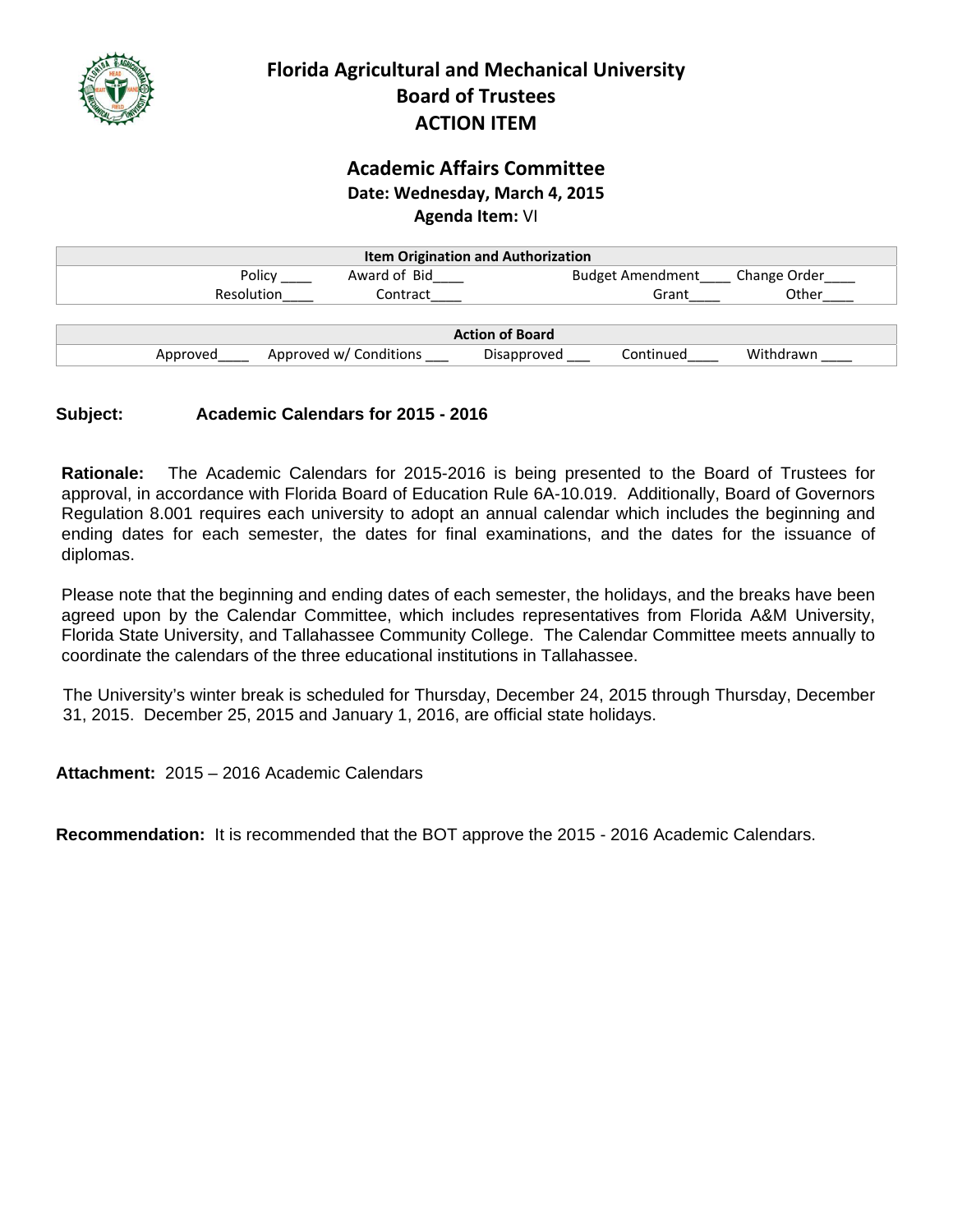# **ACADEMIC CALENDARS: 2015 ‐2016**

1. Please complete academic class and finals date information below:

| <b>Semester</b>          | <b>Beginning Date of Classes</b> | <b>Last Day of Classes</b> | <b>Finals</b>       | # of Class Instruction Days |
|--------------------------|----------------------------------|----------------------------|---------------------|-----------------------------|
| Fall 2015                | 08/24/2015                       | 12/04/2015                 | December 7-11, 2015 | 76                          |
| Spring 2016              | 01/06/2016                       | 04/22/2016                 | April 25-29, 2016   |                             |
| Summer 2016 – Term 1 (C) | 05/09/2016                       | 08/03/2016                 | August 4-5, 2016    | 63                          |
| Summer 2016 – Term 2 (A) | 05/09/2016                       | 06/15/2016                 | June16-17, 2016     | 29                          |
| Summer 2016 – Term 3 (B) | 06/29/2016                       | 08/05/2016                 | August 6-7, 2016    | 28                          |

2. Does Fall Semester 2015 begin during the first three weekdays after August 22?

| 3. Does Spring Semester 2016 begin during the first three weekdays after January 4? |
|-------------------------------------------------------------------------------------|
|                                                                                     |

 $No []$ 

 $No [ ]$ 

Yes  $[X]$ 

Yes [X]

4. Does Summer Semester 2016 begin during the first three weekdays after May 5?

Yes [X]  $No [ ]$ 

5. Does the year‐round calendar provide 220 days of classroom instruction including examinations or 210 days of instruction excluding examinations?

> Yes [X] No [ ]

If you answered no to question 2‐4, please provide <sup>a</sup> request for exemption to Rule 6A‐10.019 with your justification. Please note that you have worked with your area high schools and community colleges in order to insure smooth transition.

Note: We adjusted our begin dates to align with Florida State University to ensure smooth transition for our students

\*Rotations for the College of Pharmacy may end 08/12/2016.